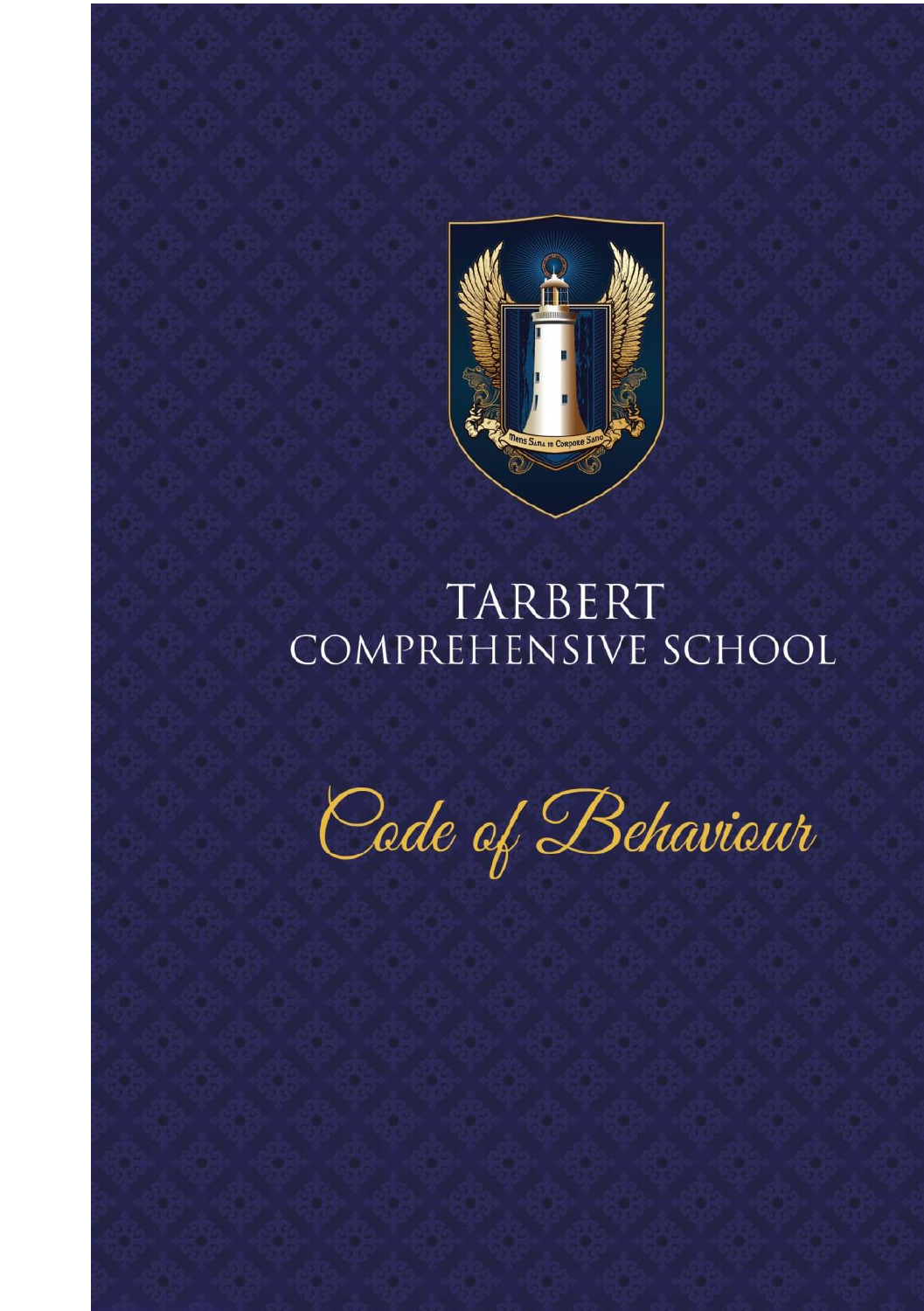#### CODE OF BEHAVIOUR

#### INDEX

#### PAGE

| i.            | <b>INTRODUCTION</b>                             | 3                        |
|---------------|-------------------------------------------------|--------------------------|
| a)            | The School Community                            | 3                        |
| b)            | How we communicate: The Golden Rule             | $\overline{3}$           |
| ii.           | <b>ATTENDANCE</b>                               | $\overline{4}$           |
|               | a) Legal Obligations                            | $\overline{\mathcal{A}}$ |
|               | b) Recording Attendance                         | $\frac{4}{5}$            |
| $\mathbf{c})$ | Attendance for House Exams & Class Tests        |                          |
| $\rm d$       | Lunch & Break Time                              | 5                        |
| e)            | Leaving School before the end of the school day | 6                        |
| f)            | Attendance at funerals connected to the school  |                          |
|               | community                                       | 6                        |
| g)            | <b>Student Drivers</b>                          | $\tau$                   |
| h)            | <b>Unauthorised Absences</b>                    | $\overline{7}$           |
| iii.          | <b>PUNTUALITY</b>                               | 8                        |
| iv.           | <b>GENERAL BEHAVIOUR</b>                        | 8                        |
| a)            | <b>Classroom Rules</b>                          | 9                        |
| b)            | Implementing the Classroom Rules                | 10                       |
| V.            | <b>GENERAL RULES</b>                            | 12                       |
| a)            | <b>Bullying</b>                                 | 12                       |
| b)            | Safety                                          | 12                       |
| $\mathbf{c})$ | Sexting                                         | 13                       |
| d)            | Health                                          | 13                       |
| e)            | Property                                        | 13                       |
| f)            | School Uniform                                  | 14                       |
| (g)           | Hair Makeup & Jewellery                         | 14                       |
| h)            | <b>Implementing the General Rules</b>           | 14                       |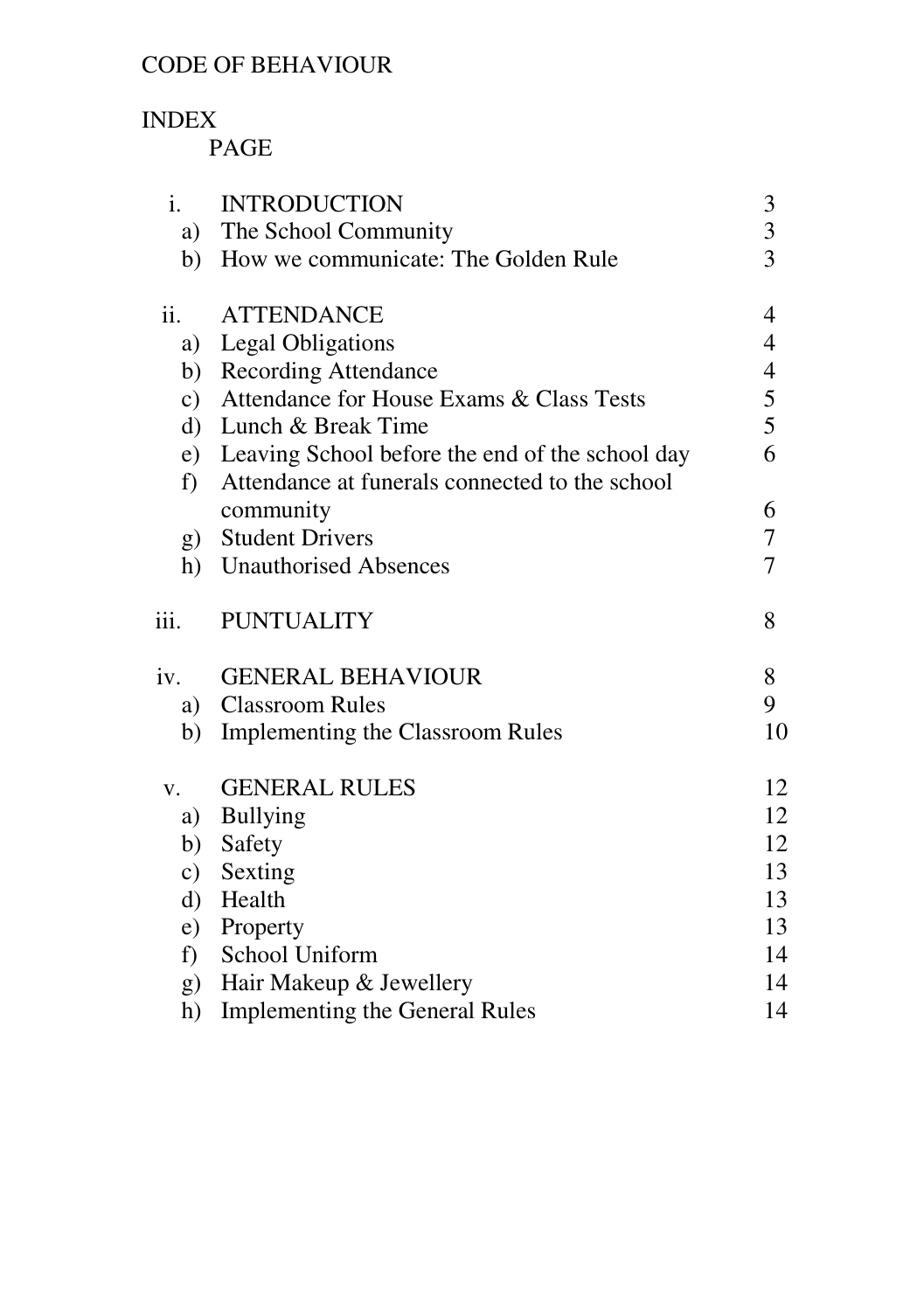#### i. Introduction

# a) The School Community

Our school is a community made up of students and their parents, teachers, secretaries, caretakers, cleaning staff, special needs assistants, student teachers and the Board of Management. This is a very large community and it can only function at its best when there is clear, regular and appropriate communication between all the different groups.

Our Code of Behaviour is designed to help everyone who is part of this school community to communicate and to work together to bring out the best in one another. The Code sets out the rules we have all agreed to so that everyone will know the correct procedures and the school will run smoothly. It gives the reasons for these rules and it also explains what the consequences are if these rules are ignored.

Our school crest is the lighthouse, in Irish a 'solas treorach' or guiding light. We want this Code to be a light to guide all of us and we want the principle of respect for one another to be at the heart of the Code and of everything we do in this school.

b) How we communicate: the Golden Rule

We communicate with one another in many different ways; by speaking or gesturing, by writing or phoning, by texting or emailing, and we do so for many different reasons. We communicate in order to chat, to discuss, to inform, and to teach. Whatever the purpose is, in this school we will always try to communicate respect by the way we address one another, by the tone of voice we use, by the language we choose, by listening and by providing opportunities for everyone to have his or her voice heard. All the members of the school community have a responsibility to communicate with respect and courtesy. This is our Golden Rule.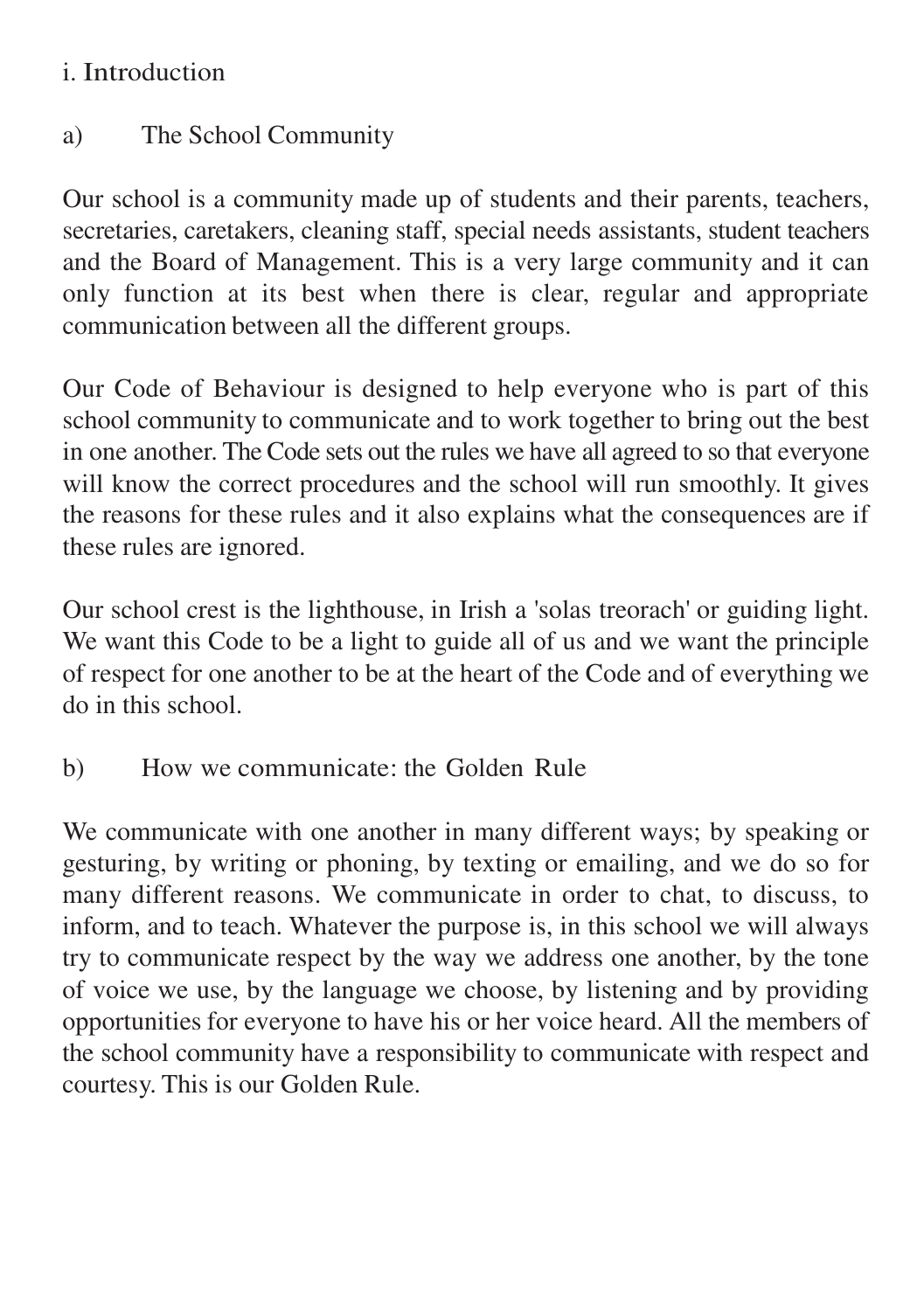#### ii. Attendance

Studies show that school attendance is closely linked to achievement. The students who do well at school always have a good attendance record. We encourage good attendance in a number of ways:

- We emphasise to the student the importance of good attendance at our morning assemblies.
- There is an award for Junior Cert. and Leaving Cert. attendance at Awards Night each year.
- We reward good attendance at the end of First Year and Second Year.

## a) Legal Obligations

Please note that under the Education Welfare Act 2000 the school is legally obliged to keep a record of a student's attendance and absences, and also the reason for any absence. This relates both to absences for the entire day or part of the day only. The Education Welfare Act also obliges the school authorities to inform the Education Welfare Officer once a student who is under 16 years of age has accumulated 20 absences in any one year, this includes all absences whether due to illness or any other genuine reason.

For recording purposes, a student who goes home before ll.OOam will be marked absent for the entire day.

b) Recording Attendance

It is extremely important that student absences are recorded accurately. To help with this each home is provided with a booklet of absence slips, which a parent must fill in, sign and give to the student on the morning they are returning to school The student will then put the slip in the absence box at the main office area. A student who does not bring an absence slip must report either to the Deputy Principal or Year Head before attending any class. Persistent "forgetting" of absence slips will result in lunch time detention.

c) Attendance for House Exams and Class Tests

All teachers set class tests on a regular basis and we hold House Exams for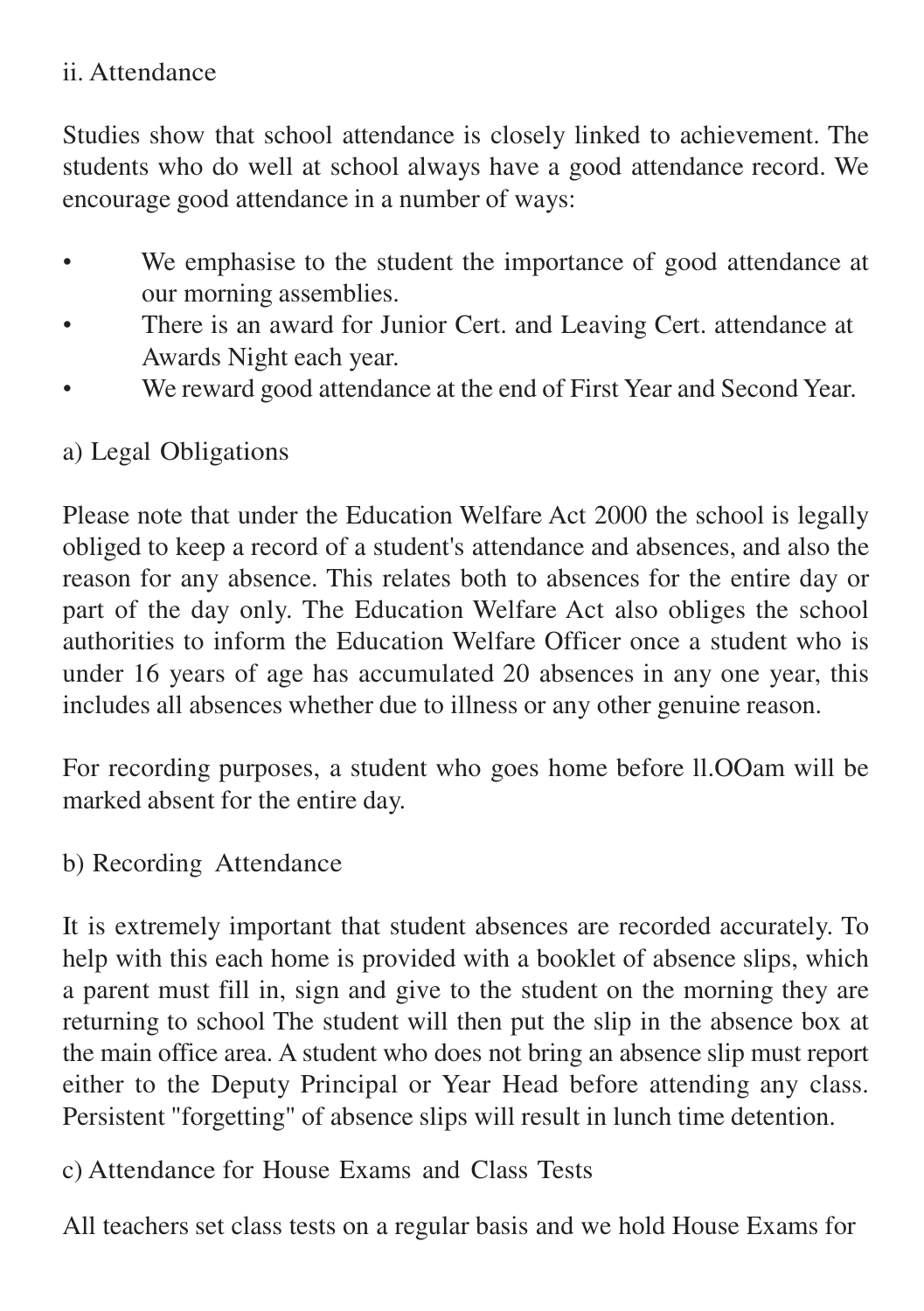the whole school each term. These are to evaluate student progress, to determine subject levels (Higher, Ordinary) and to prepare students for the formal State Examinations.

Parents/Guardians are informed about in-house exams dates at the beginning of each academic year so as to ensure that every student is available for the full duration of his/her scheduled exams. Every effort will be made to accommodate any student who may miss an exam/part of the exams as a result of a bereavement or certified sickness but only within the duration of the in house exam dates themselves. In some situations parents may be asked to administer a missed exam in a controlled environment at home to their son/daughter. Unfortunately no exam can be administered to a student ahead of the scheduled exam date. Students who miss an exam or exams due to family holidays, sporting or cultural commitments such as concerts, weddings, etc. cannot be accommodated in this manner.

The timing of class tests is up to individual teachers and there is always the possibility that students who feel unprepared for these tests may try to avoid attendance on that particular day. If as a parent you are concerned that your student is using illness to avoid school you should contact the Year Head, Deputy Principal or Chaplain on the day in question in order to establish if there is something, test or otherwise, that is being avoided.

d) Lunch Time and Break Time

For supervision purposes, for insurance purposes and for the safety of all concerned, it is school policy that once students have arrived at school in the morning they do not leave the school grounds for any reason unless they have written permission from a parent and also have the permission of the Deputy Principal or Year Head. This applies to all students, including those who are repeating Leaving Cert.

Only students from Tarbert who go home for lunch may leave the school at lunch time. Again, they will need to bring a letter from parents or guardians at the beginning of the school year. Parents are advised that it is only wise to give permission if the student is going home to a supervised environment. If this is not the case the student should stay at school during lunch time.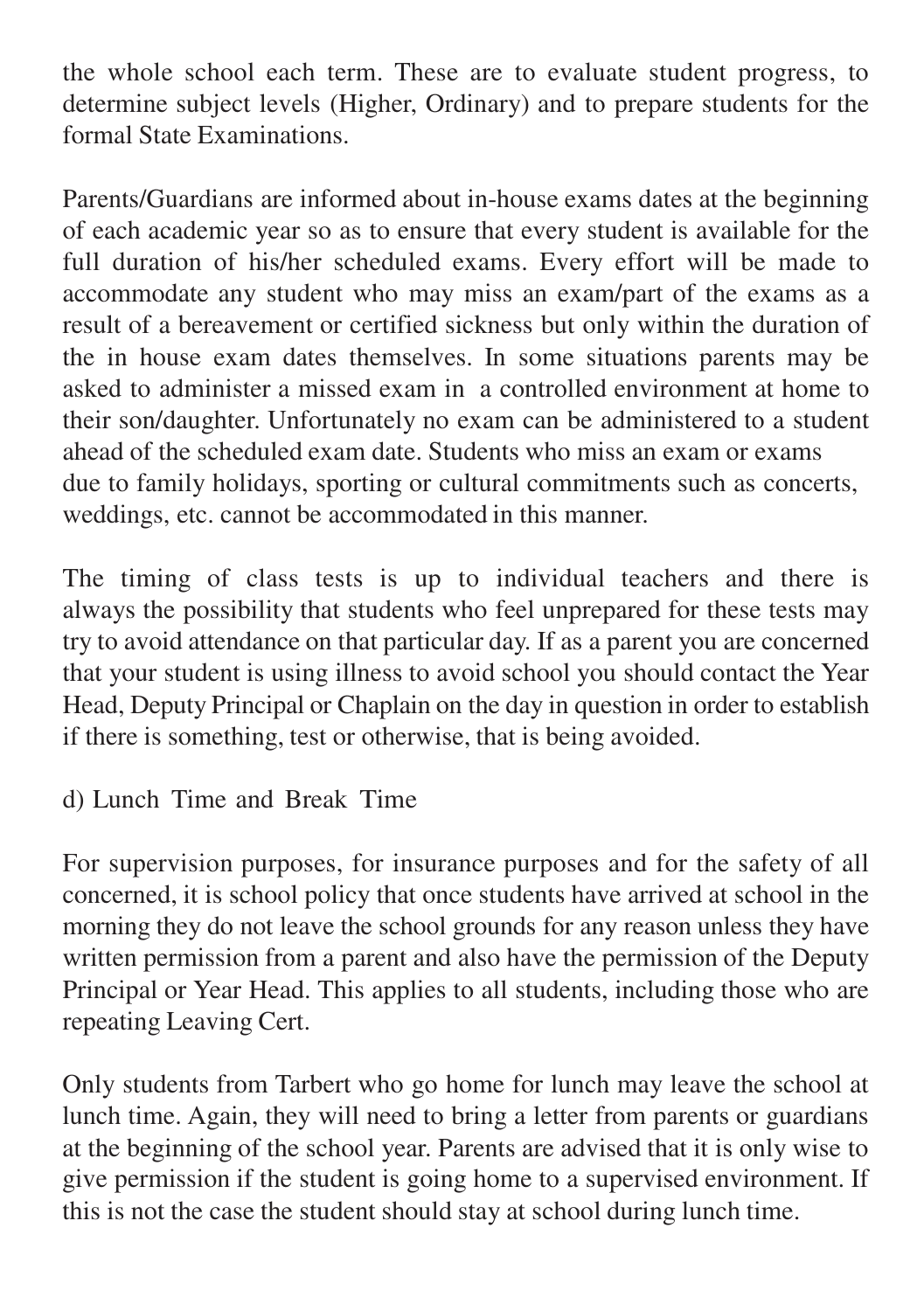e) Leaving School before the end of the School Day

In this case a student must:

- Bring a note from home in the school journal.
- Before leaving, get this note signed by the Year Head or Deputy Principal.
- Sign the Departures Book in the main office.
- Be collected at the main office area only (not gate or roadside) by a parent/guardian and signed out officially by that parent in the Departures Book unless they have their own transport.

It should also be noted that a 'friend' or 'relative' over 18 will not be considered as acting in loco parentis unless the Principal/Deputy are satisfied the departure is authorised.

f) Student attendance at funerals connected to the school community

Funerals are a very emotional and upsetting time and can be extremely difficult when the school community is directly affected. The school will always try to manage these times as sensitively and sensibly as possible, taking account of the needs of families, relatives and friends. Circumstances and arrangements will differ on every occasion but in general there are a few ground rules by which we will always abide.

The first advice we give is that students attending a funeral should always do so in the company of a parent and it is preferable that they do not attend school on the day in question.

However, if they do come to school then the usual rules for leaving school for an appointment apply. They must bring a note from a parent, sign out at the Office, inform their Year Head and be collected by a parent. Students should not leave school unaccompanied and, when being collected, should not offer transport to other students unless that arrangement has previously been cleared by parents with the Deputy Principal.

Students who have their own transport and who have written permission from parents to attend the funeral must follow the procedures outlined above and must not provide transport for others.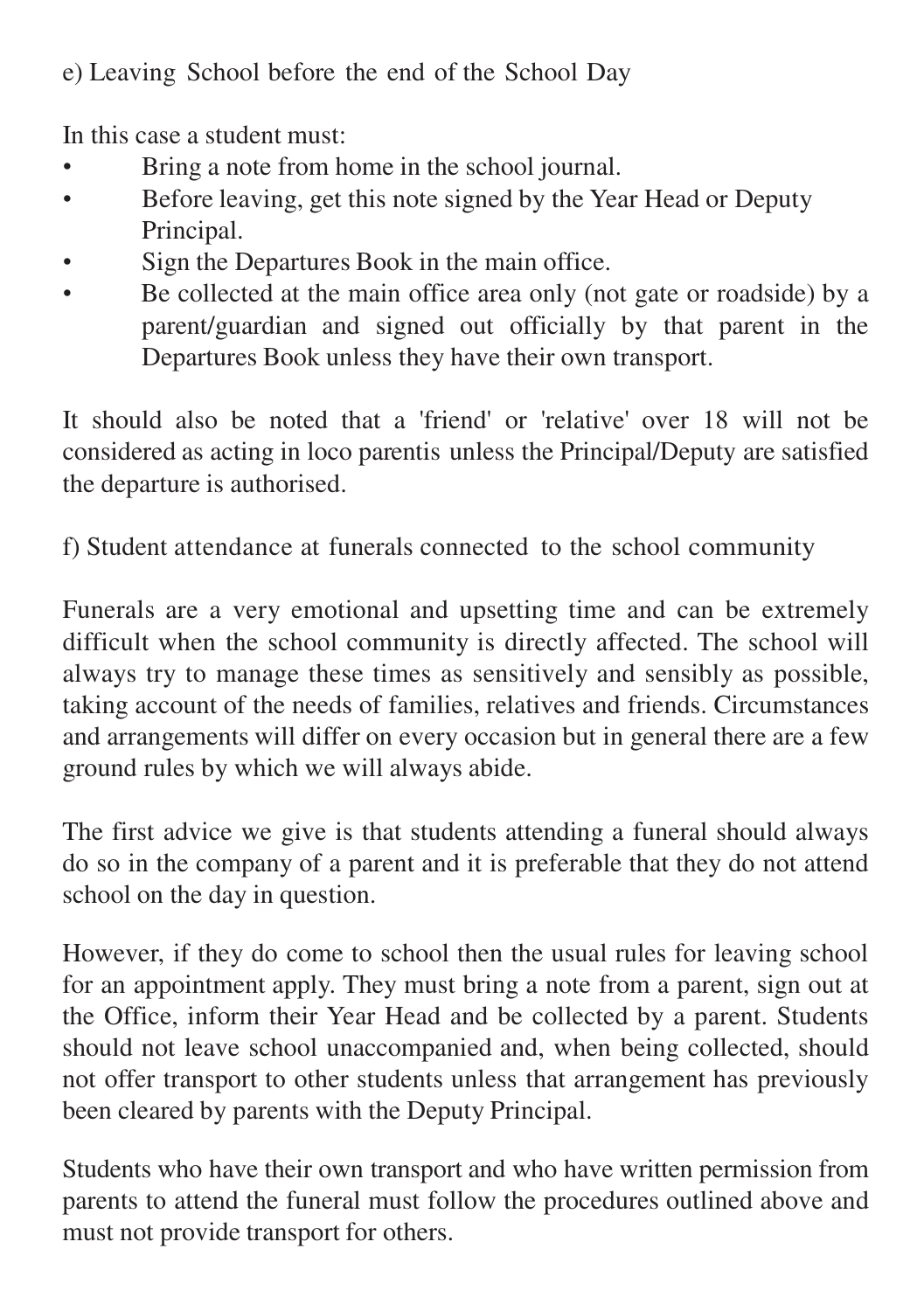## g) Student Drivers

Students who are given permission by parents to use their own or parents cars to come to school have a huge trust placed in them to behave responsibly, firstly in relation to taking due care on the roads and secondly in relation to school attendance. This trust involves

- Arriving at school on time.
- Remaining in school for the full day.
- Parking outside the school, near to the pedestrian entrance and avoiding the bus bays.
- Making sure that the car is left locked and secure and is not used by themselves or any student in the course of the day.
- Leaving the car keys with the Deputy Principal for safe-keeping.

If they must leave school early for any reason the procedures as outlined above apply.

#### h) Unauthorised Absences

Students are expected to attend all of their timetabled classes in the course of the school day. Each student is given a copy of his/her timetable and this is clearly explained at the beginning of each year. Students who, without permission and without a genuine reason, do not attend their timetabled classes will firstly be spoken to by the Year Head or Deputy Principal in order to discover the reason for the absence. If no satisfactory reason is given, then the time lost from class will have to be made up at lunch times, and parents will be informed.

All students must attend P.E. class. Only those who present a doctor's certificate can be excused.

Every effort will be made to ensure that students are in a safe and secure environment in class and any sources of worry or tension will be dealt with discreetly and confidentially.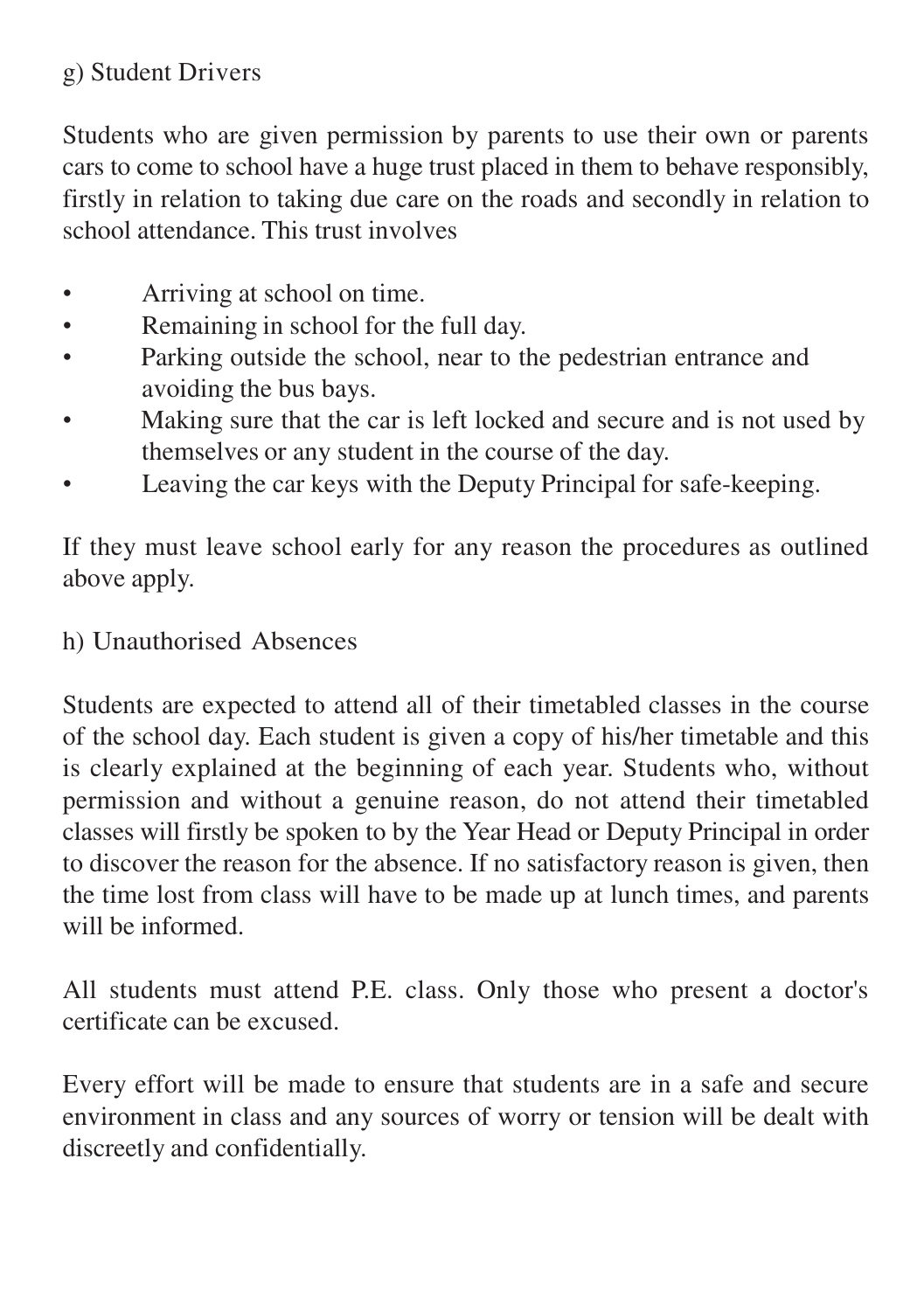#### iii. Punctuality

Being on time for school, being on time for class, being on time for an appointment of any kind is one of the ways in which we show one another respect. If we are persistently late, without genuine reason, then it indicates we do not have any respect for the person we are meeting or the place we are going. There are always times when we are genuinely delayed, but persistent lateness is a very bad habit and a very bad example. It is the responsibility of everyone in the school to be punctual to the best of their ability.

Students are encouraged to be punctual by being given good example by teachers and by regular reminders in Assembly and in all classes of the importance of punctuality.

Students, who are late for class in the course of the day without adequate explanation, will have a late stamp recorded in their journal. These late stamps will then be reviewed by the class teacher and the student may be given lunchtime detention if it is felt that a pattern of deliberate lateness is developing.

#### iv. General Behaviour

Schools must provide a safe and well ordered environment where teachers can teach and students can learn. In order for a large group of people to work together there must be rules on which we all agree and by which we all abide. The general school rules apply in the school building, on the school grounds and on all school trips whether inside or outside of school times. School rules also apply in all casual encounters between students or between students and school staff, again inside or outside of school time, where the basis for interaction is linked to the school.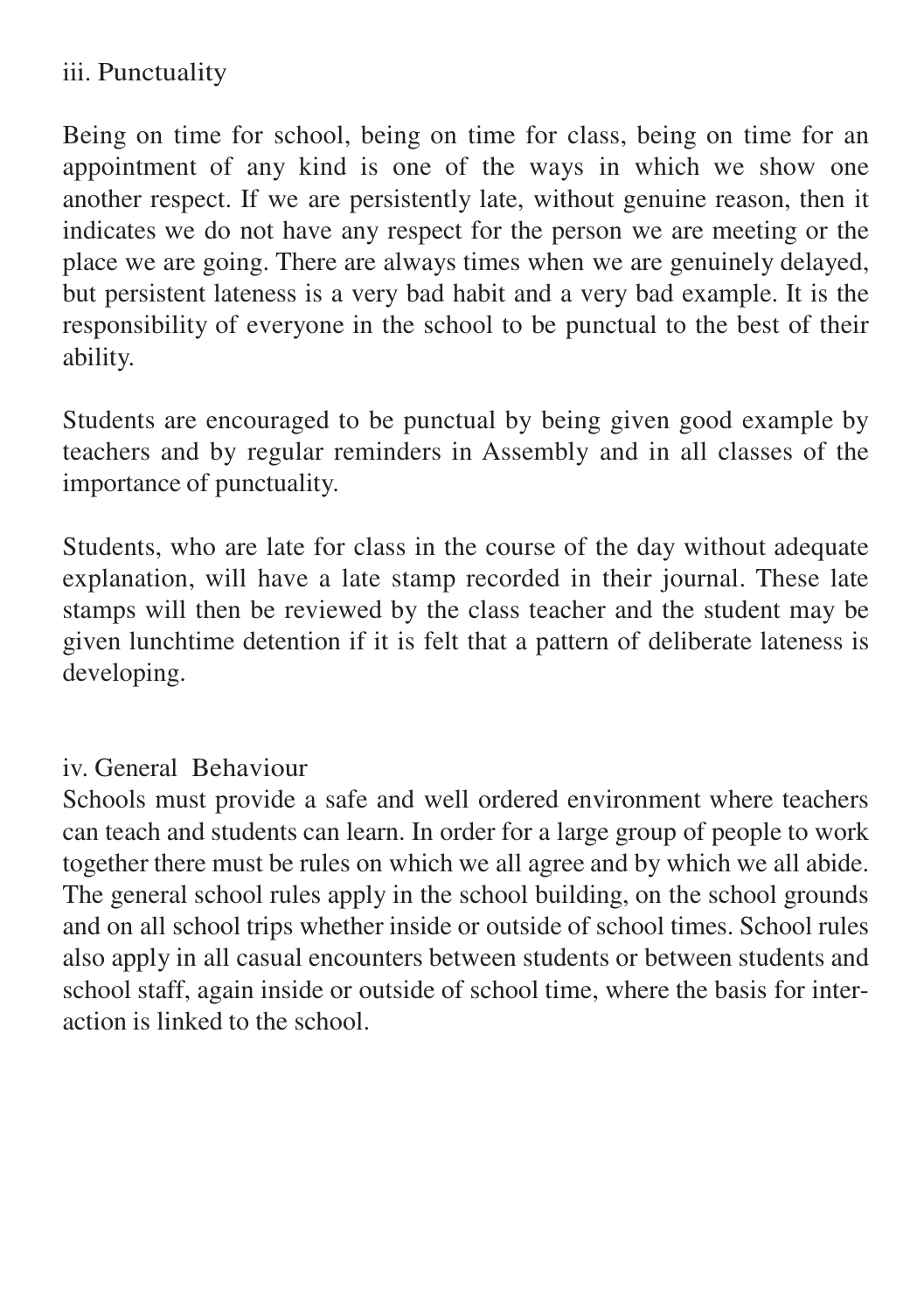#### a) Classroom Rules

The following rules have been agreed and apply in all classrooms:

- Teachers and students will be prepared for class teachers will have appropriate resources; students will have all necessary equipment and will have completed any work previously assigned for them. Students must learn to take responsibility for completing homework to the very best of their ability and presenting it on time in line with the school homework policy which can be viewed on the school website at [www.tarbertcomprehensive.ie.](http://www.tarbertcomprehensive.ie/)
- All students are required to have the school journal with them in every class. Students must write their homework in the journal and tick it off when completed. Journals are a tool to help students to organise themselves and their work and are also a means of communication between home and school. The condition of the journal is often a reflection of the student's attitude to school- it should be free of graffiti and should not be covered or defaced in any way. Parents of all students in both Junior and Senior cycle are asked to check and sign the journal every week. Journals are checked and countersigned weekly by class teachers. A lost journal should be reported to the class teacher or Year Head.
- Teachers and students will be on time for class.
- All teachers will organise a class seating arrangement and students will sit in their assigned place. This will help with roll-call and more importantly will prevent isolation and time-wasting. Teachers may at any time change the seating arrangement of one student or of the entire class.
- Because attendance is so important teachers will take a roll call in every class.
- Students will concentrate on the work of the class, co-operate with the teacher and will not interfere with the work or attention of any other student.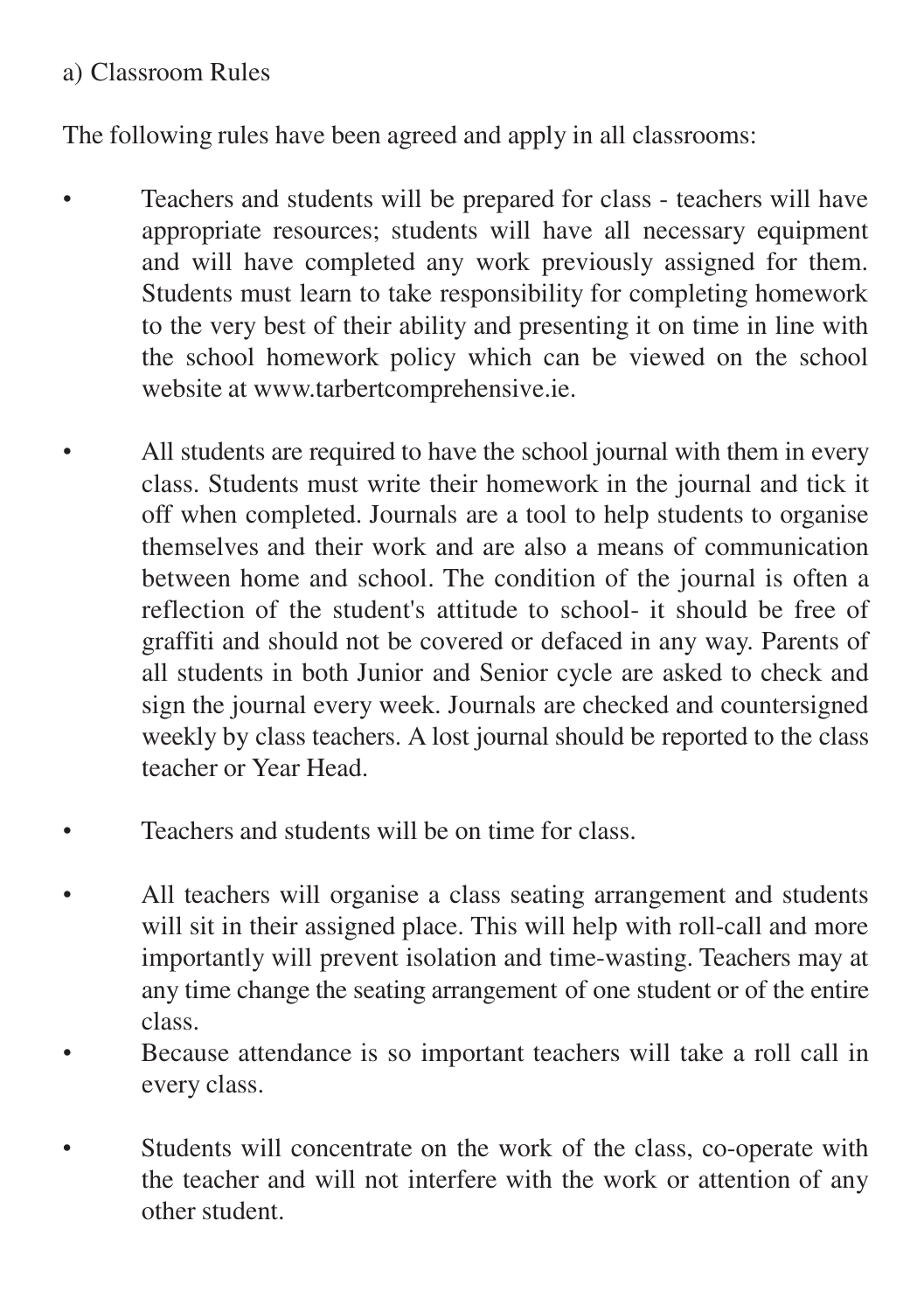- Students who need to leave class during the class period must ask the permission of the teacher at an appropriate time and in a courteous manner. Permission will generally be granted. However, there can be occasions when requests are frequent and disruptive. ln such instances teachers are free to use their discretion about giving permission. Students are pr vided with a "green book" which the teacher will sign before the student leaves the class. Unless in the case of illness students will be allowed to leave the class one at a time.
	- When a teacher is absent due to illness, in-service or extra-curricular activities the class will be taken by a substitute teacher. All the normal classroom rules will apply and the students are expected to co-operate fully with the substitute teacher and complete any work assigned to them.

Certain subject areas, in particular the practical, science and computer areas may have additional rules which concern the use of equipment and machinery. These are specific to each subject area and will be explained to students in those classes.

## b) Implementing the Classroom Rules

Teachers are responsible for implementing the rules within their own classrooms. They will do this by explaining them to the class, outlining the reasons for them and ensuring that all students understand them. They will also explain what the consequences are if the rules are broken. ln general the consequences are as follows:

- The teacher will explain to the student why a certain behaviour is unacceptable and ask for co-operation.
- If this does not bring about an improvement the teacher may put a note in the student's journal with a request that it is signed by parent or guardian. Such notes will be checked and recorded by the student's Year Head.
- The teacher may set extra work to be completed at home.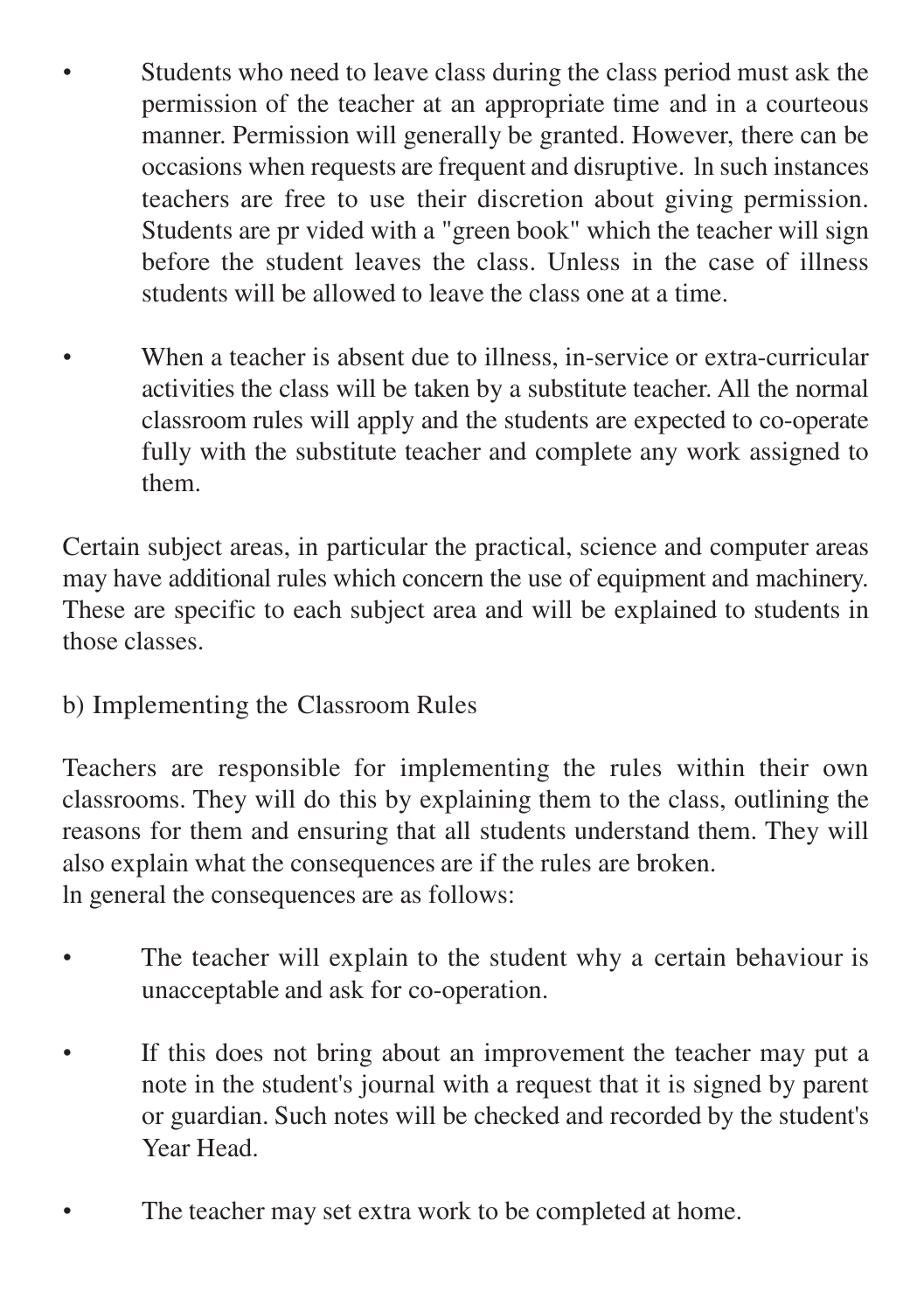- The teacher may separate the student from the rest of the class, if this is possible while still maintaining supervision, or set separate work to be done in class.
- The teacher may require the student to attend a break time or lunch time class outside of timetabled hours.
- The teacher will keep a record of any measures taken to manage behaviour.

If all of the above have been tried and the behaviour has not improved then the teacher will consult with the Year Head to ask for advice and support in managing the student's behaviour. This may involve the teacher filling a Behaviour Report Sheet detailing the teacher's concerns. This Report Sheet will be retained in the student's file.

The Year Head will then discuss the issues with the student and decide on appropriate interventions. These may include:

- Requesting the intervention of the Guidance Counsellor or Chaplain.
- Contact with the student's parents.
- The use of a Report Card to monitor classroom behaviour.
- Lunchtime detention.
- Removal of a privilege- e.g. involvement in extracurricular activity or a school trip.
- Requesting the intervention of the Deputy Principal.
- A recommendation to the Principal to formally suspend the student.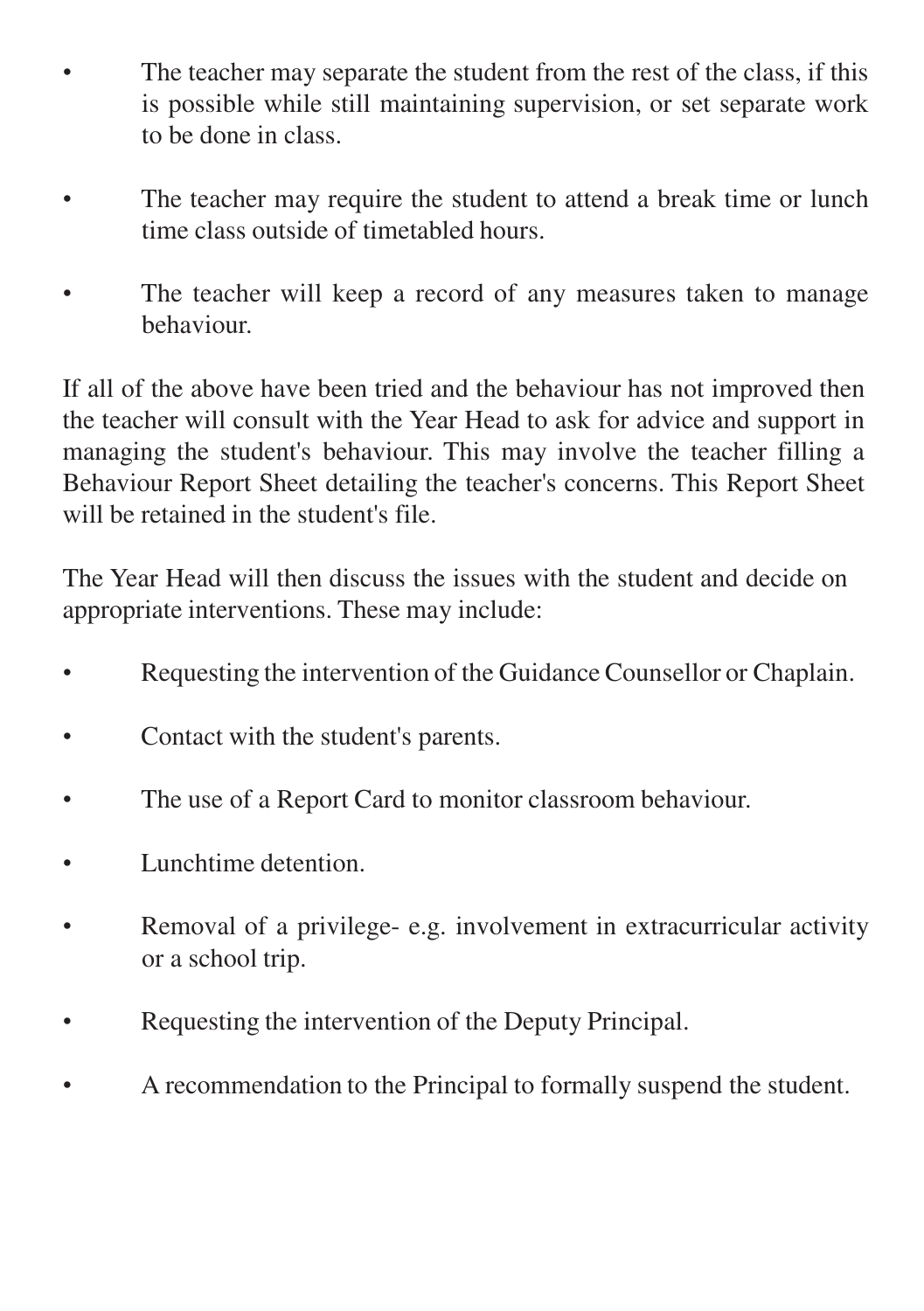## a) Bullying

We aim at all times to encourage an environment in this school where bu lying cannot thrive. We do this in many ways - the issue of bullying is explained in classes such as SPHE, RE & CSPE; at Assemblies we talk about the many forms bullying can take; we encourage reporting by guaranteeing that telling somebody will not make the situation worse. The First Year mentors are trained to talk to their particular students about it; we encourage parents to inform the school if they have concerns about it; we survey the First Years about any bullying they have experienced or witnessed; we implement in the first instance a no-blame policy where all involved are given a chance to look at their behaviour, to explain the reasons for it and to become aware of the effect it is having and the hurt it is causing. We have a separate Anti-Bullying Policy which outlines in more detail the vari ous forms of bullying, the approach we take and possible consequences for those who persist in bullying behaviour. This policy can be viewed on the school website at [www.tarbertcomprehensive.ie](http://www.tarbertcomprehensive.ie/)

## b) Safety

Movement around the school building and grounds must be safe for ever body at all times. Therefore there can be no horseplay - such as running on corridors, pushing, shouting, tripping or punching - even in fun. On the corridors it is important to remember the simple rule - Walk on the Right, in particular when there are large numbers moving from room to room. Gathering in big groups which can cause an obstruction must be avoided.

We must avoid all aggression - that is verbal abuse, fighting, assault.

In fact we must avoid all physical contact (including gestures of affection) which is inappropriate in a school setting.

We must avoid smart remarks and critical comments to students or staff, in particular to those people we do not know.

We must remember that a school is a work environment where we promote learning and encourage the development of a positive attitude and mature social skills.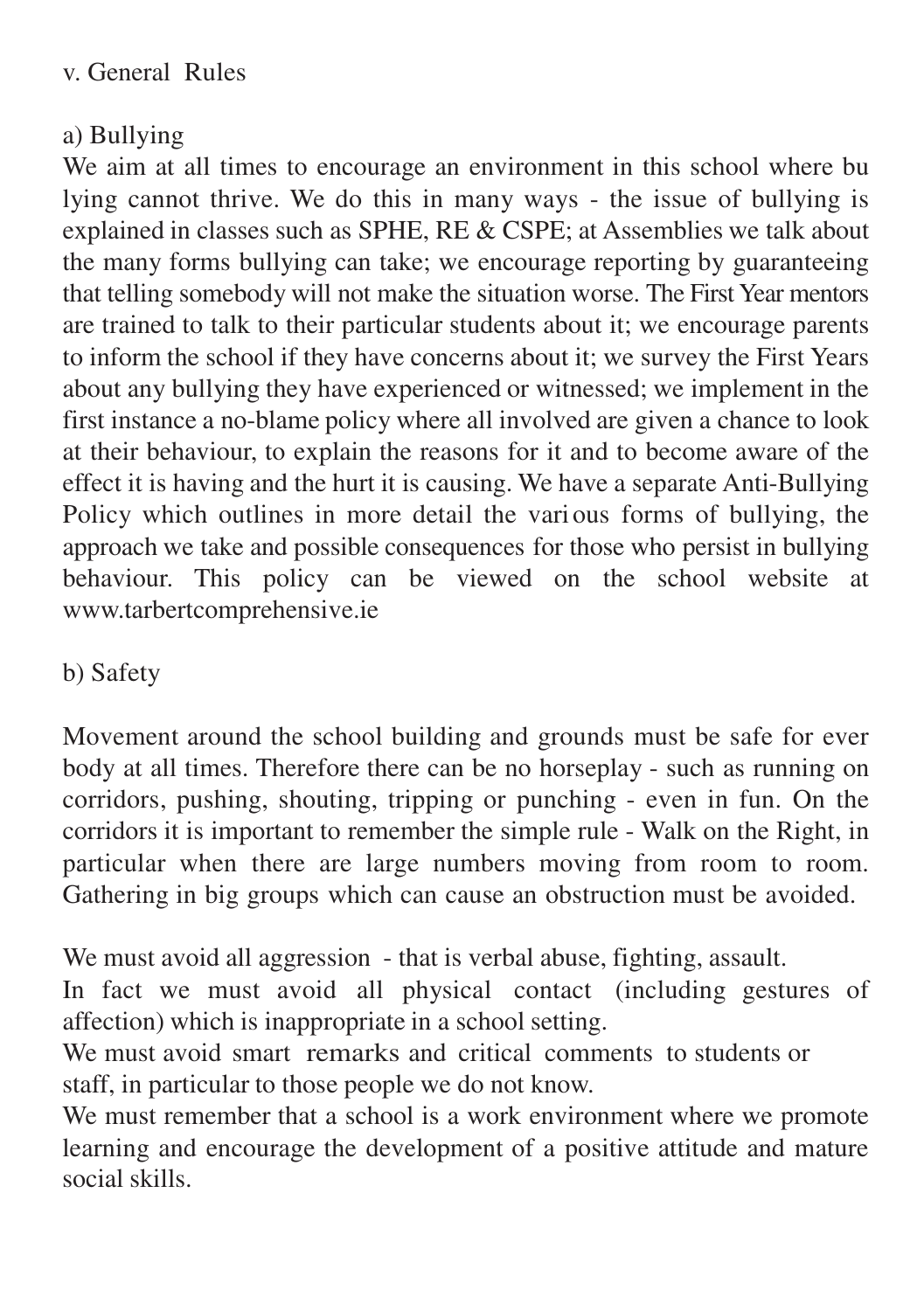### c) Sexting

Sexting is the sharing of sexual text, video and photographic content using mobile phones, apps, social networking services and other internet technologies. The sharing of explicit text, images and/or video, is an unacceptable and absolutely prohibited behaviour and will have serious consequences and sanctions for those involved in accordance with the school's Code of Behaviour.

Please note that:

- All incidents involving creating, storing, or sharing of explicit text, images and/or video of children under the age of 17 years will be reported as an incident to the Gardaí and Túsla and the State Claims Agency (to the latter as there is the potential to cause injury/harm to the individual).
- Sharing of explicit text, images and/or videos of pupils in the school will incur serious sanctions including suspension and up to expulsion as determined by the Board of Management.

#### d)Health

This is a health-promoting school. We encourage healthy eating and we promote healthy options in the school shop. We do not allow students to bring any substances into the school that are harmful to their own health or to the health of others.

These substances range from those that are mildly harmful such as energy drinks, to the more serious, such as cigarettes, alcohol and other illegal substances for which we have a separate Substance Abuse Policy. See school websit[e www.tarbertcomprehensive.ie](http://www.tarbertcomprehensive.ie/)

## e) Property

a) Personal Property: Ideally students should only bring to school items that are needed for class work and homework and all of these items should be clearly marked with the student's name. Money should be car fully minded and never left in a locker or school bag. Large sums of money can be handed in to the school office for safe-keeping.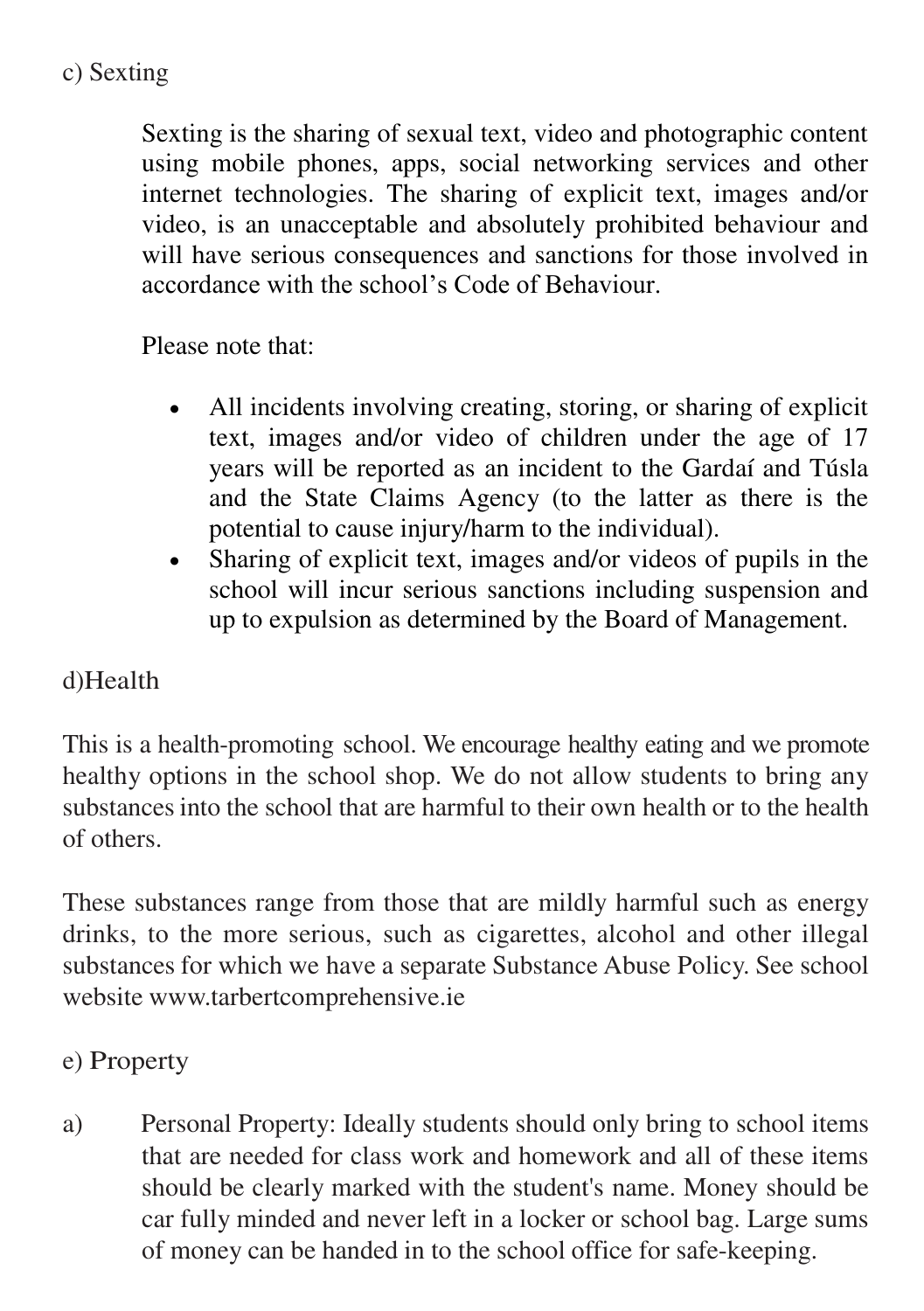Other items of personal property: Valuable jewellery should not be worn to school. Mobile phones, if they must be brought to school, must be turned off and kept in the school bag at all times during the school day. See the school website for separate mobile phone policy.

MP3 players, iPods, computer games, etc. are a complete distraction from schoolwork and are not to be used during school time. Again, ideally they should not be brought to school at all.

The safeguarding of any of the above items is the responsibility of the individual student and the school authorities cannot take responsibility for loss or theft.

Penknives, laser pens, fireworks, stink bombs - any such items that can cause injury, vandalism or serious nuisance are absolutely prohibited in the school.

b) School Property: We aim to keep the school building well maintained, clean, cheerful and welcoming in order to provide a pleasant and motivating environment for students and staff. We encourage and expect students to treat the building and its contents with respect.

Deliberate damage to property (this includes graffiti) will not be tolerated and items which cause litter or a health hazard such as chewing gum, popcorn and crisps are not allowed.

#### f) School Uniform

There is a separate school uniform policy which outlines the details and a vantages of our school uniform. See school website [www.tarbertcomprehensive.ie. S](http://www.tarbertcomprehensive.ie/)tudents are expected to wear all parts of their uniform, the uniform must be clean and neat and must not be concealed by a hooded sweatshirt or jumper. Jackets must be removed in class.

## g) Hair, Make-up and Jewellery

Hair colour should be confined to what can be described as "natural shades", make-up should be no more than a moderate amount of foundation and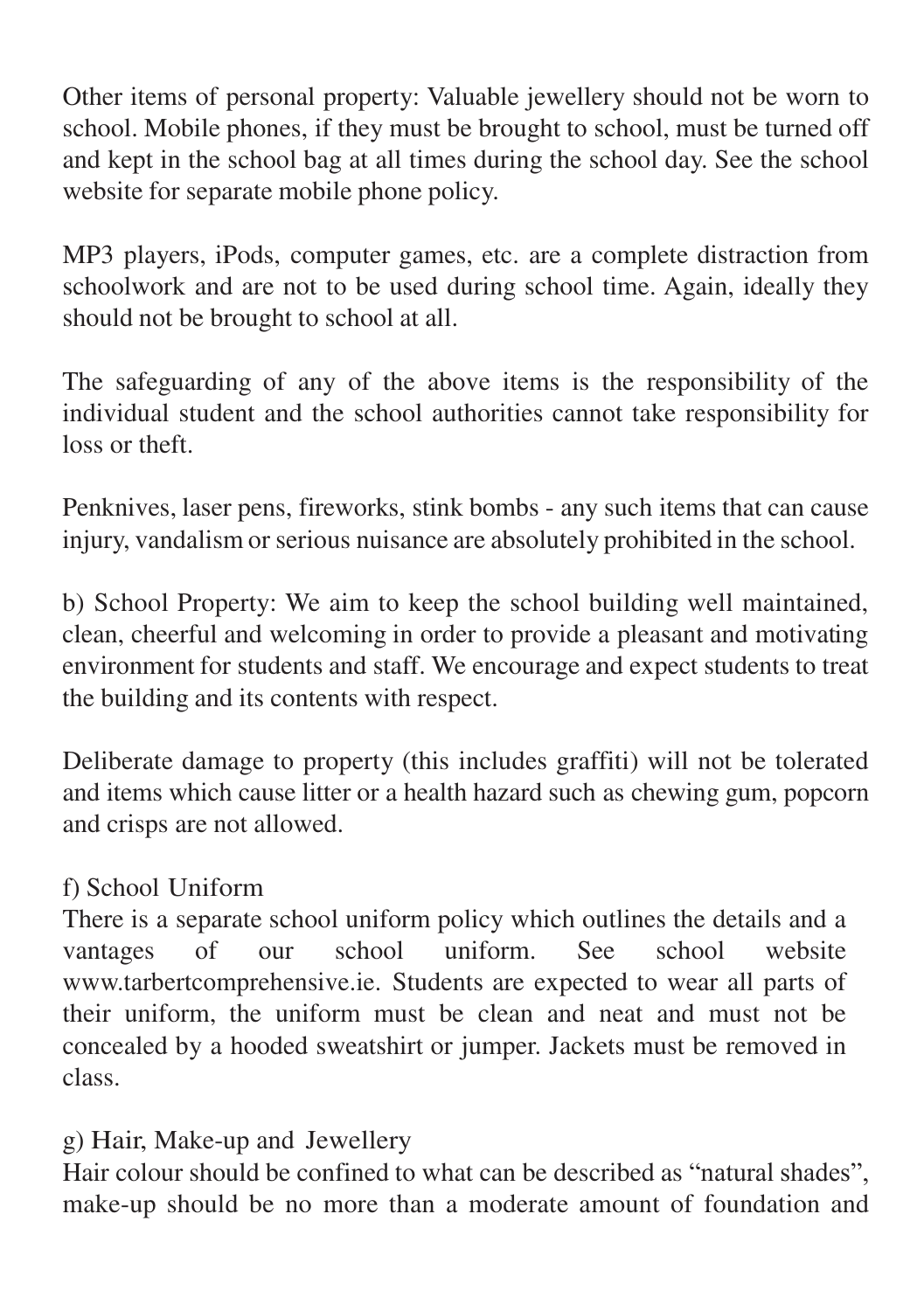jewellery should not be excessive or anything that might be dangerous in practical subjects or sporting activities.

h) Implementing the General Rules

The vast majority of students behave responsibly most of the time. On occasions however people make mistakes and behave inappropriately. This can sometimes have serious consequences - someone else could be offended or physically hurt, property could be damaged or stolen. In such cases the school response will be along the following lines:

- The incident will be investigated and recorded and those involved will be spoken to individually, and if appropriate, as a group. In the course of the investigation it may be necessary to search bags or lockers-this will only be done in consultation with and in the presence of the student(s) concerned.
- All efforts will be made to resolve the issue pastorally in the first instance -this may involve the support of the Guidance Department, the Chaplain or the school counselling service.
- In matters where there has been a deliberate and serious breach of the rules parents will be informed and the following may then occur: detention may be imposed; there may be a request for financial compensation; it may be necessary to involve the Gardaí; suspension from class (in-house) or from school may be considered; expulsion may be recommended to the Board of Management. There is a specific policy on Suspension and Expulsion. See school website [www.tarbertcomprehensive.ie](http://www.tarbertcomprehensive.ie/)

## **CONCLUSION**

Schools are amazing places. The students who attend bring with them all that is going on in their lives, their dreams, their problems, their talents and abilities, their emotional lives, their happiness, their hurt and their pain. In this school we try to provide all the support we can in a caring and orderly environment. This is why we have all of the procedures and rules just outlined. Sometimes rules will be broken, occasionally with serious consequences. Whatever the difficulty, as a school we will always be fair and understanding and, where possible, flexible. We will always try to resolve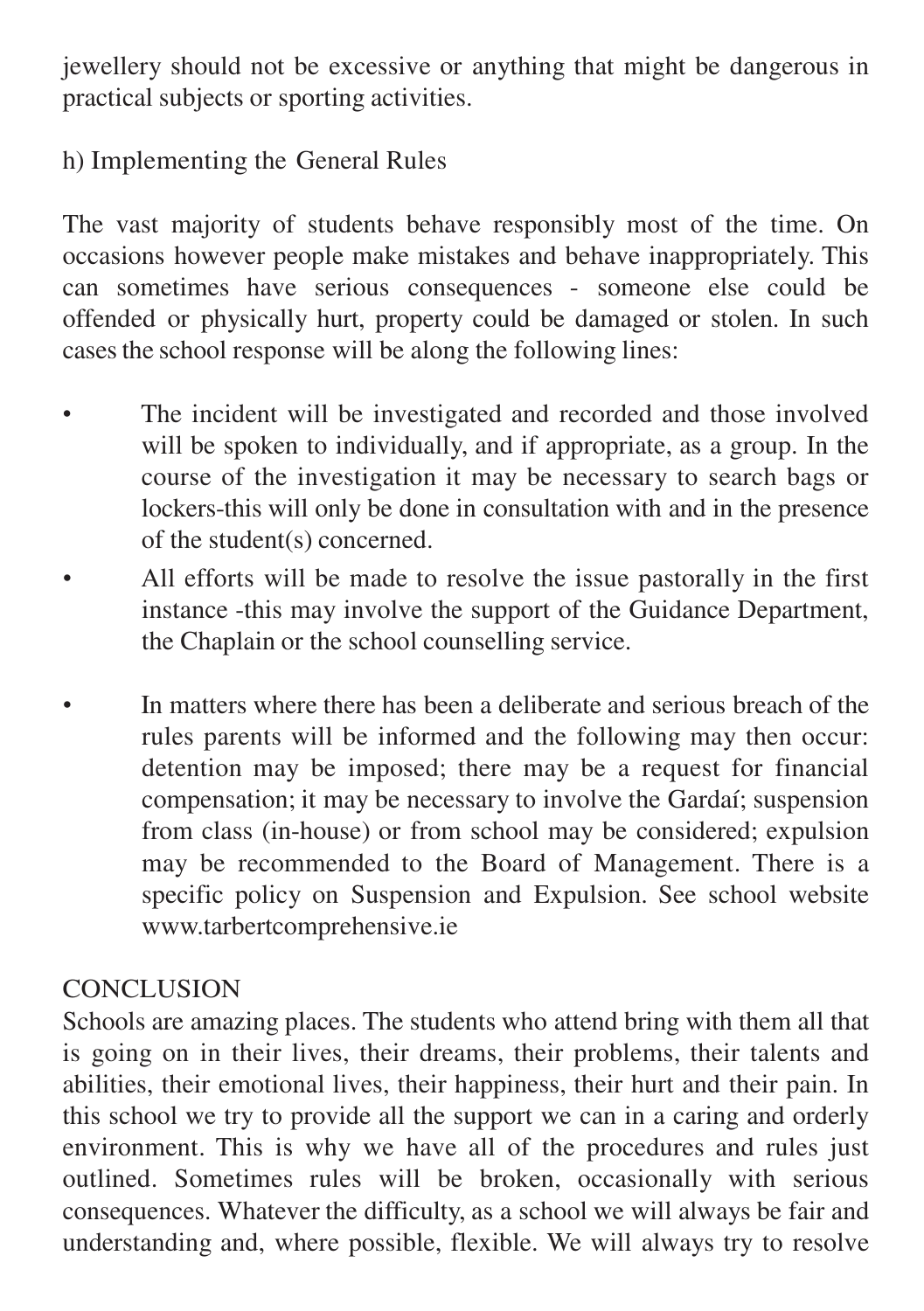the issues that arise in the best interest of the student, hoping always to make every experience one from which we can all learn and improve.

This Code of Behaviour has been developed in consultation with students, staff, parents and members of the Board of Management. It was formally adopted as school policy by the Board of Management on S-1 0-2010.

In the Code all reference to "parent/ s" is taken to include "guardian/s"

School Contact Details: Phone: 068 36105 Fax: 068 36462 Email: [tarbert@iol.ie](mailto:tarbert@iol.ie) Websit[e :www.tarbertcomprehensive.ie](http://www.tarbertcomprehensive.ie/)